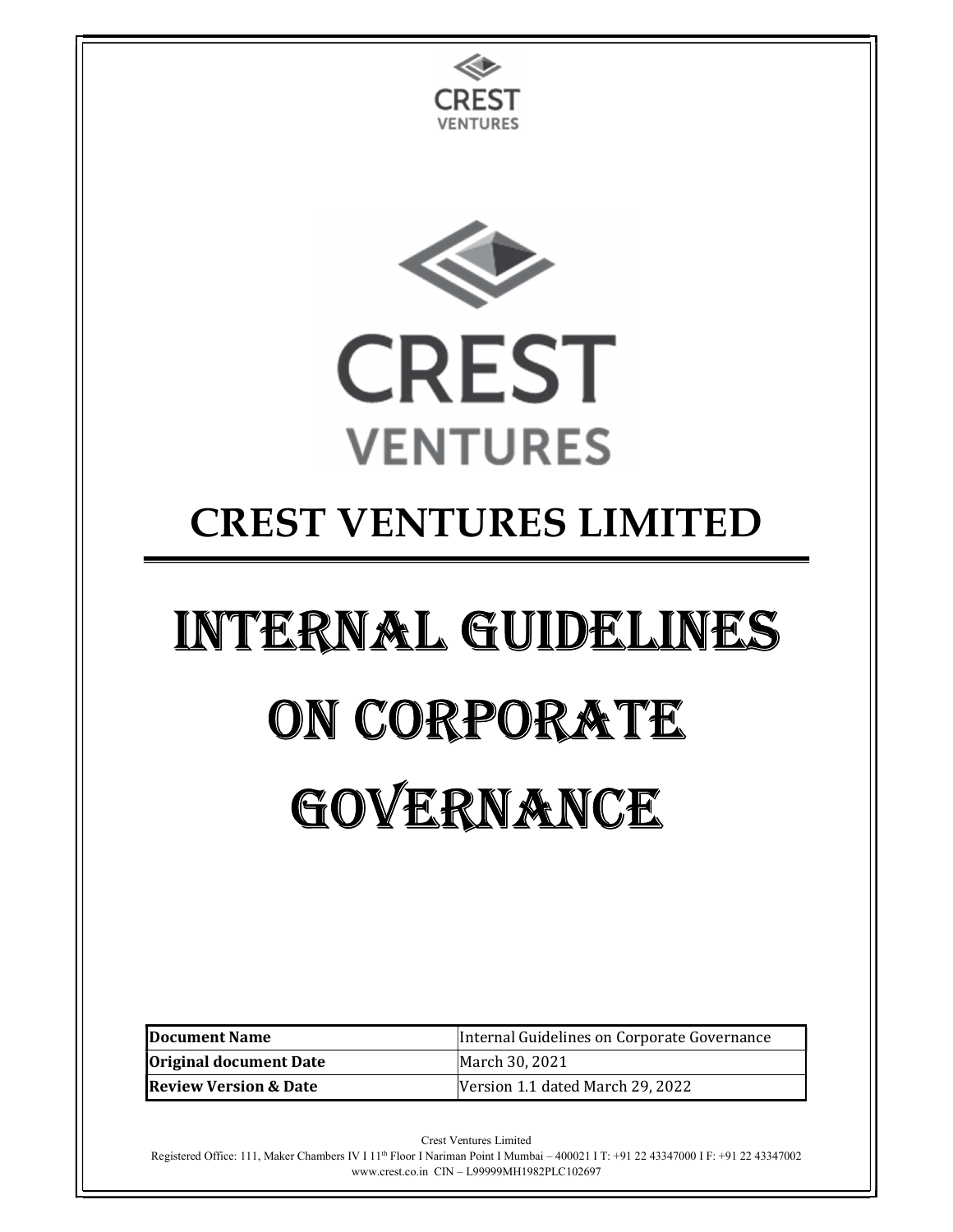

**†** Contents ☆

- 1. Introduction
- 2. Objective of Guidelines on Corporate Governance
- 3. Governance Structure
- 4. Committees of the Board
- 5. Fit and Proper Criteria for Directors
- 6. Compliance Officer
- 7. Review and Amendments
- 8. Dissemination of Policy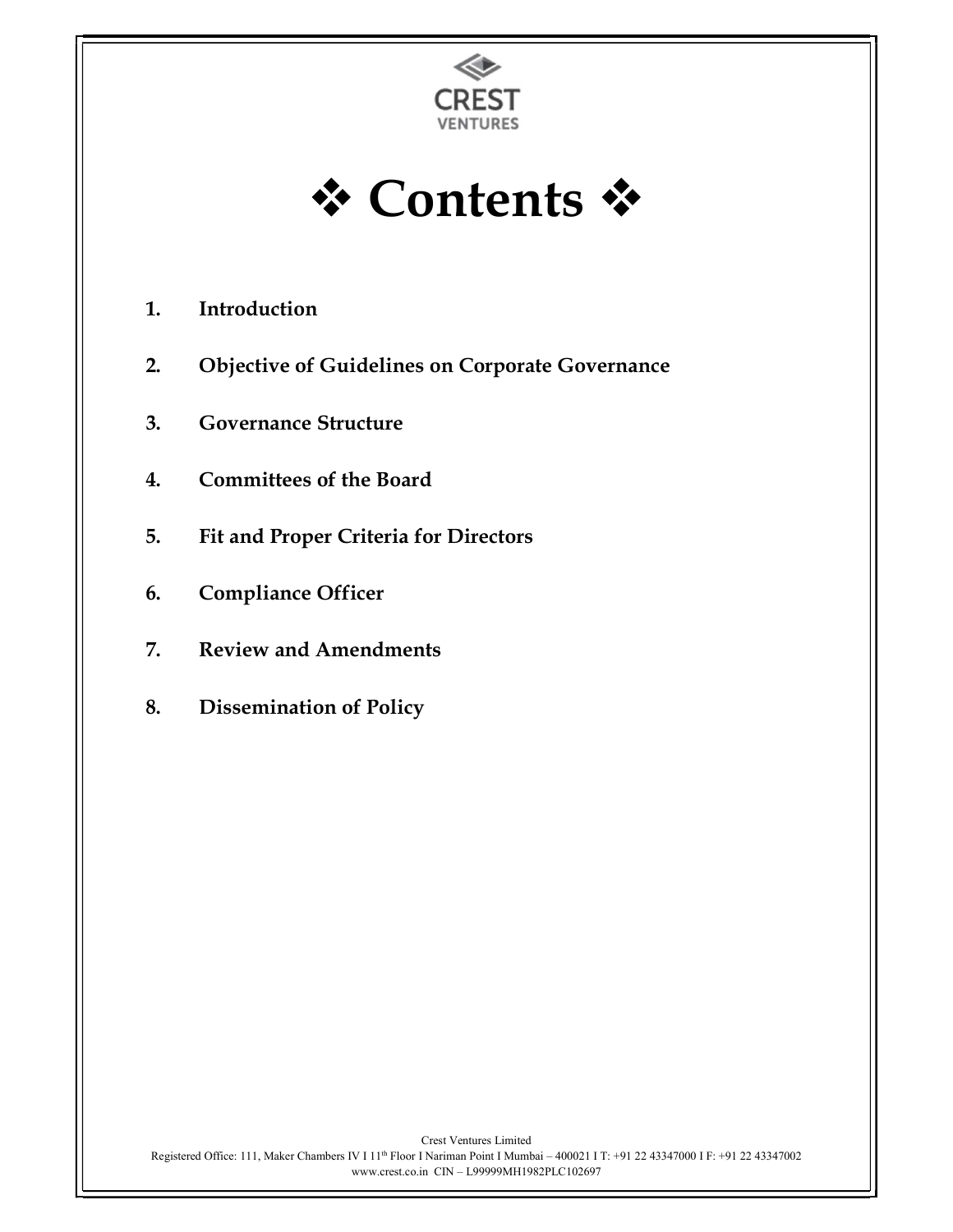

# INTERNAL GUIDELINES ON CORPORATE GOVERNANCE

# 1. INTRODUCTION:

Crest Ventures Limited ("the Company or CVL") practices a culture that is built on core values and ethical governance practices and is committed to transparency in all its dealings. The Company believes that sound Corporate Governance is essential for enhancing long-term shareholder value and retaining investor trust. The Company manages its affairs with diligence, transparency, responsibility and accountability to generate long term value for its stakeholders on a continuous and sustainable basis thus ensuring ethical and responsible leadership both at the Board and at the Management levels.

The Company's Governance processes and practices ensure that the interest of all stakeholders are taken into account in a balanced and transparent manner and are firmly embedded into the culture and ethos of the organization. The Company has an active, experienced and a well-informed Board. The Board along with its Committees undertakes its fiduciary duties towards all its stakeholders with the Corporate Governance mechanism in place.

# 2. OBJECTIVE OF GUIDELINES ON CORPORATE GOVERNANCE:

CVL is a Non-Banking Financial Company ("NBFC") Company registered with Reserve Bank of India ("RBI"). This Policy has been framed in accordance with RBI Notification No. DNBR 019/CGM (CDS)-2015 dated April 10, 2015 read with Notification No. DNBR. 019/CGM (CDS)-2015 dated April 10, 2015 and Master Circular No. DNBR (PD) CC.No.053/03.10.119/2015-16 dated June 03, 2015 issuing directions on Corporate Governance known as Non-Banking Financial Companies Corporate Governance (Reserve Bank) Directions, 2015 read with all the amendments thereon, provisions of the Companies Act, 2013, SEBI Regulations and other best industry practices. In pursuance of the aforesaid directions issued by the RBI, the Internal Guidelines on Corporate Governance have been framed, with the following objectives:

- a) Greater transparency thereby enabling stakeholders in having a better understanding.
- b) Building investors confidence in the Company.
- c) Adopt best practices.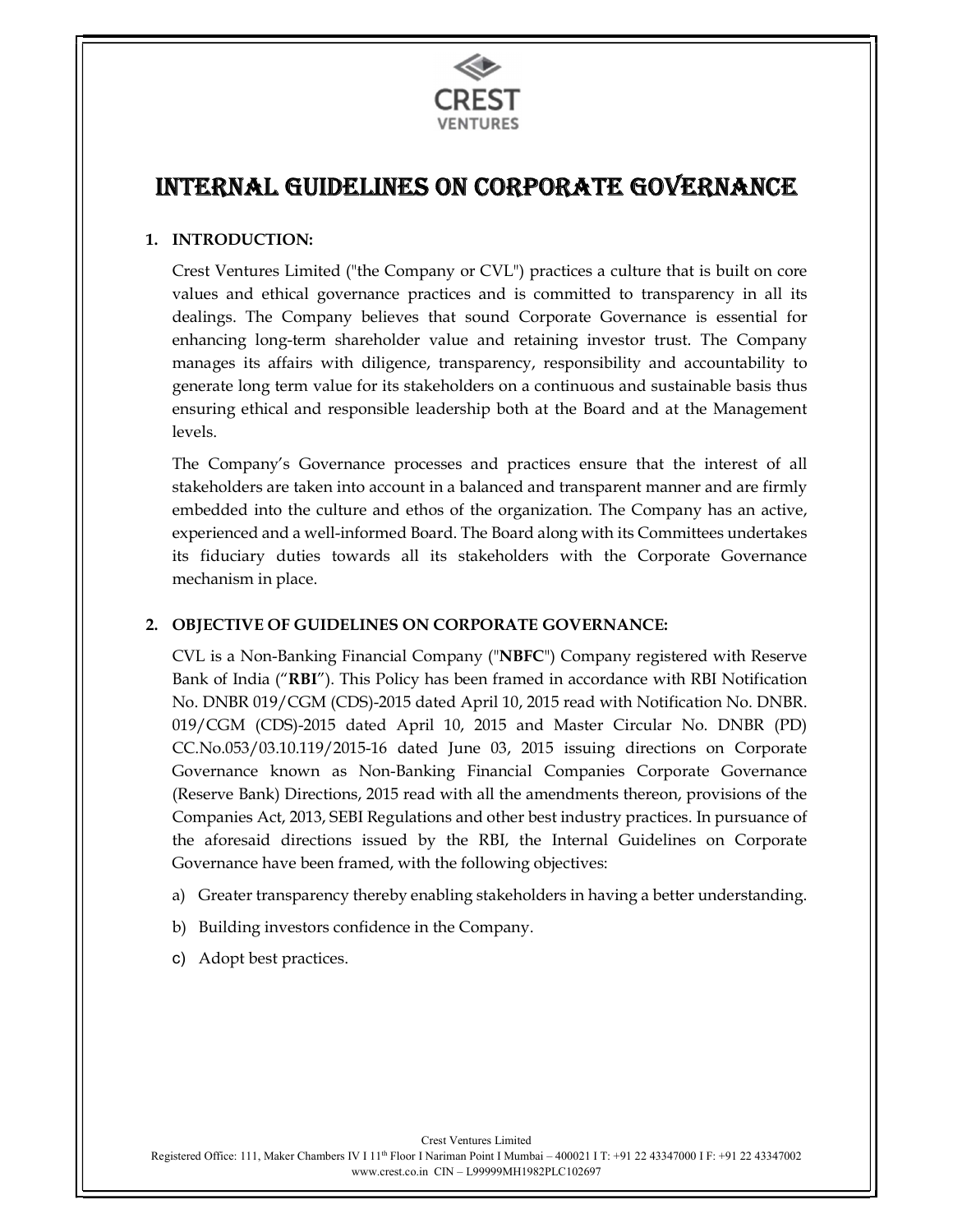

# 3. GOVERNANCE STRUCTURE

# A. BOARD OF DIRECTORS

The Board of Directors along with its various Committees shall provide leadership and strategic guidance to the Company's management. The Company's management shall act in accordance with the supervision, control and direction by the Board of Directors of the Company. The Board has a vital role to play in the matters relating to policy formulation, implementation and strategic issues which are crucial for the long term development of the Company.

# B. COMPOSITION

As per the Articles of Association of the Company, the Board of Directors shall comprise of minimum of three Directors and a maximum of fifteen Directors. The Board of Directors of the Company shall have an optimum combination of Executive, Non-Executive, Independent and Woman Directors, as per the Guidelines/ Regulations applicable to the Company. The Directors shall possesses the requisite qualifications and experience in general corporate management, banking, finance, marketing and other allied fields which enable them to enhance their contribution effectively to the Company in their capacity as Directors of the Company.

The Directors shall act in accordance with the duties as provided under the Companies Act, 2013 ("the Act") and the Independent Directors shall abide by the Code for Independent Directors under Schedule IV of the Act.

# C. BOARD MEETINGS

At least four Board Meetings shall be held in a year. The maximum time gap between any two meetings shall not be more than one hundred and twenty days. The minimum information to be statutorily made available to the Board pursuant to the applicable Guidelines and Securities and Exchange Board of India (Listing Obligations and Disclosure Requirements) Regulations, 2015 ("the SEBI Listing Regulations") and other information / documents relevant for enabling the Board for taking decisions on business and growth of the Company on sound lines shall be furnished to the Directors before or at the Board Meeting, as per prescribed norms.

# D. CODE OF CONDUCT

The Board has laid down Code of Conduct for Board Members and for Senior Management and Employees of the Company ("Code"). The Board has also adopted a Code of Conduct for Independent Directors pursuant to section 149(8) read with Schedule IV of the Act, which is a guide to professional conduct for Independent Directors of the Company. These Codes are hosted on the Company's website at www.crest.co.in.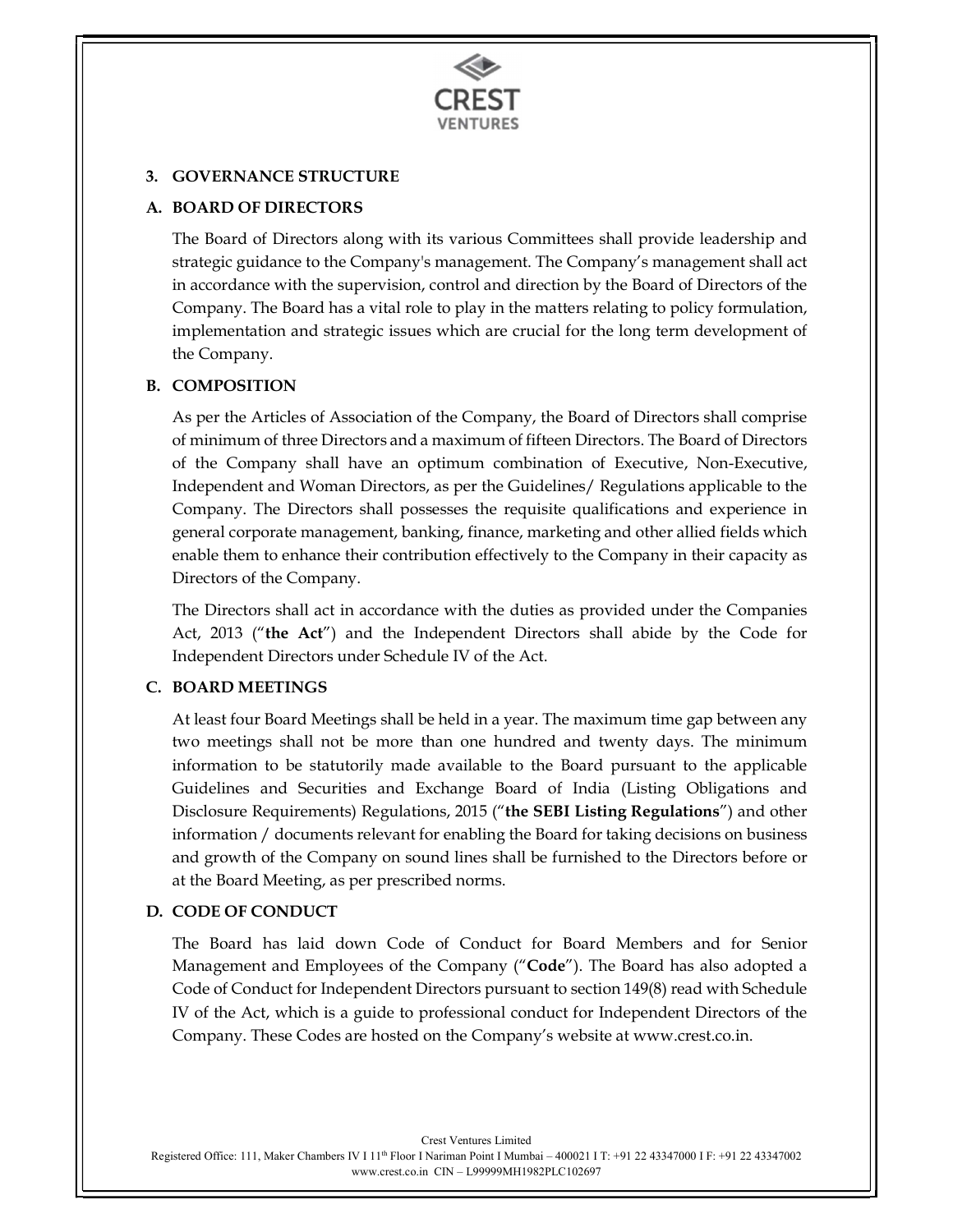

### 4. COMMITTEES OF THE BOARD

To focus effectively on the issues and ensure expedient resolution of diverse matters, the Board shall constitute a set of Committees with specific terms of reference/ scope.

The Committees shall operate as per their Terms of Reference as regulated and mandated or any other issue referred to by the Board.

In compliance with the applicable provisions of the Companies Act, RBI guidelines on Corporate Governance and in order to meet business exigencies, the Company has constituted several committees.

### 5. DETAILS OF THE VARIOUS COMMITTEES ARE AS UNDER:

### I. AUDIT COMMITTEE:

|    | Sr. No. Particulars       | <b>Details</b>                                              |
|----|---------------------------|-------------------------------------------------------------|
| 1. | Composition               | The composition of the Audit Committee of the Company       |
|    |                           | shall be in accordance with the Guidelines on Corporate     |
|    |                           | Governance issued by the RBI and the requirements of        |
|    |                           | Section 177 of the Act and the Rules framed thereunder and  |
|    |                           | Regulation 18 of the SEBI Listing Regulations, as amended   |
|    |                           | from time to time.                                          |
|    |                           | The updated composition of the Audit Committee of the       |
|    |                           | Company shall be available on the website of the Company    |
| 2. | Meetings                  | The Audit Committee shall meet at least 4 (Four) times in a |
|    |                           | year and not more than 120 days shall elapse between the    |
|    |                           | two meetings.                                               |
|    |                           | The Audit Committee shall, at its discretion, meet with     |
|    |                           | management, the internal and/or statutory auditor and any   |
|    |                           | other such executives, as deemed fit by it.                 |
| 3. | Quorum                    | The quorum for the Audit Committee Meeting shall either be  |
|    |                           | two members or one third of the Members of the Audit        |
|    |                           | Committee, whichever is greater, with presence of atleast   |
|    |                           | two Independent Directors.                                  |
| 4. | <b>Terms of Reference</b> | The Terms of Reference of the Audit Committees shall be     |
|    |                           | determined by the Board from time to time.                  |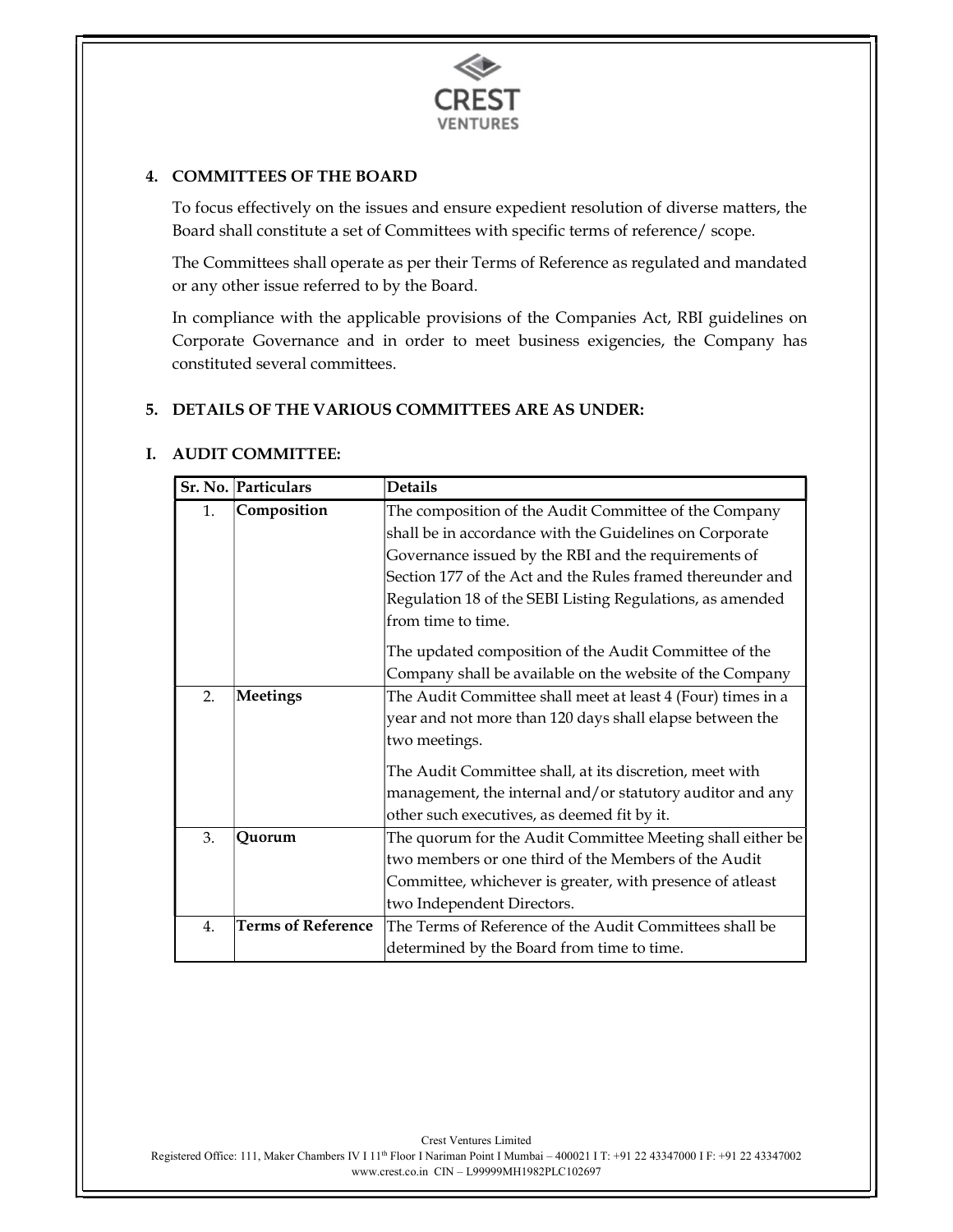

# II. NOMINATION AND REMUNERATION COMMITTEE:

| Sr. No.          | Particulars               | Details                                                        |
|------------------|---------------------------|----------------------------------------------------------------|
| 1.               | Composition               | The composition of the Nomination and Remuneration             |
|                  |                           | Committee ("NRC") shall be in accordance with the Guidelines   |
|                  |                           | on Corporate Governance issued by the RBI and the              |
|                  |                           | requirements of Section 178 of the Companies Act and the Rules |
|                  |                           | framed thereunder and Regulation 19 of the SEBI Listing        |
|                  |                           | Regulations, as amended from time to time.                     |
|                  |                           | The updated composition of the NRC of the Company is and       |
|                  |                           | shall, if amended by the Board from time to time, be available |
|                  |                           | on the website of the Company.                                 |
| 2.               | Meetings                  | The meeting of the Committee shall be held at such regular     |
|                  |                           | intervals as may be required and at least once in a year.      |
|                  |                           |                                                                |
| 3.               | Quorum                    | The quorum for meeting of NRC shall be either two members      |
|                  |                           | or one third of the members of the NRC, whichever is greater,  |
|                  |                           | including at least one independent director in attendance.     |
| $\overline{4}$ . | <b>Terms of Reference</b> | The Terms of Reference of the NRC shall be determined by the   |
|                  |                           | Board from time to time.                                       |

### III. RISK MANAGEMENT COMMITTEE:

|                  | Sr. No.   Particulars     | <b>Details</b>                                                 |
|------------------|---------------------------|----------------------------------------------------------------|
| 1.               | Composition               | The composition of ("RMC") shall be in consonance with         |
|                  |                           | Regulation 21 of the SEBI Listing Regulations and in           |
|                  |                           | accordance with the Guidelines on Liquidity Risk Management    |
|                  |                           | Framework issued by RBI, as amended from time to time.         |
|                  |                           | The updated composition of the RMC of the Company is and       |
|                  |                           | shall, if amended by the Board from time to time, be available |
|                  |                           | on the website of the Company.                                 |
| 2.               | Meetings                  | The meeting of the Committee shall be held at such regular     |
|                  |                           | intervals as may be required by committee members from time    |
|                  |                           | to time and at least twice in a year.                          |
| 3.               | Quorum                    | The quorum for meeting of RMC shall be either two members      |
|                  |                           | or one third of the members of RMC, whichever is greater       |
|                  |                           | including atleast one member of Board of Directors in          |
|                  |                           | attendance                                                     |
| $\overline{4}$ . | <b>Terms of Reference</b> | The Terms of Reference of the RMC shall be determined by the   |
|                  |                           | Board from time to time.                                       |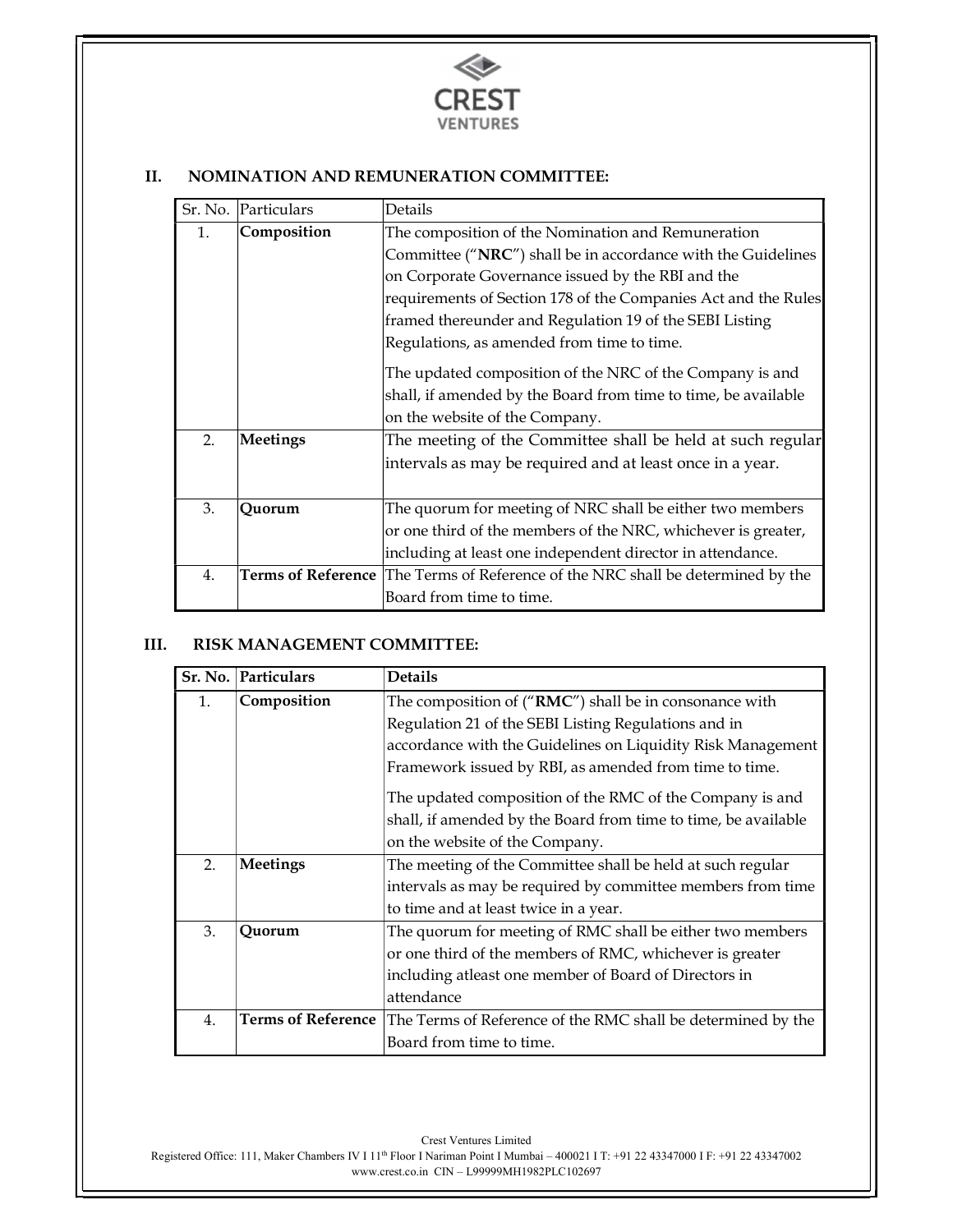

### IV. ASSET LIABILITY MANAGEMENT COMMITTEE:

|                  | Sr. No. Particulars       | <b>Details</b>                                           |
|------------------|---------------------------|----------------------------------------------------------|
| 1.               | Composition               | The composition of Asset Liability Management            |
|                  |                           | Committee ("ALMC") shall be in consonance with the       |
|                  |                           | Guidelines on Liquidity Risk Management Framework        |
|                  |                           | issued by RBI, as amended from time to time.             |
|                  |                           | The updated composition of the ALMC of the Company is    |
|                  |                           | and shall, if amended by the Board from time to time, be |
|                  |                           | available on the website of the Company.                 |
| 2.               | <b>Meetings</b>           | ALMC shall meet as and when required, as may be          |
|                  |                           | mentioned in the respective policy.                      |
| 3.               | Quorum                    | The quorum for meeting of ALMC shall be at least two     |
|                  |                           | members.                                                 |
| $\overline{4}$ . | <b>Terms of Reference</b> | The Terms of Reference of the ALMC shall be determined   |
|                  |                           | by the Board from time to time.                          |

# V. CORPORATE SOCIAL RESPONSIBILITY ("CSR") COMMITTEE

| Sr. No.        | Particulars               | <b>Details</b>                                             |
|----------------|---------------------------|------------------------------------------------------------|
| 1.             | Composition               | The composition of Corporate Social Responsibility         |
|                |                           | Committee ("CSR Committee") shall be in conformity with    |
|                |                           | the requirements laid down under the Section 135 of the    |
|                |                           | Companies Act, 2013 read with Companies (Corporate         |
|                |                           | Social Responsibility Policy) Rules, 2014 ("Rules").       |
|                |                           | The updated composition of the CSR Committee of the        |
|                |                           | Company is and shall, if amended by the Board from time    |
|                |                           | to time, be available on the website of the Company.       |
| 2 <sub>1</sub> | <b>Meetings</b>           | CSR Committee shall meet as and when required, but at      |
|                |                           | least once in a year.                                      |
| 3.             | Quorum                    | The quorum shall be either two members or one third of the |
|                |                           | members of the CSR Committee whichever is higher.          |
| 4.             | <b>Terms of Reference</b> | The Terms of Reference of the CSR Committee shall be       |
|                |                           | determined by the Board from time to time.                 |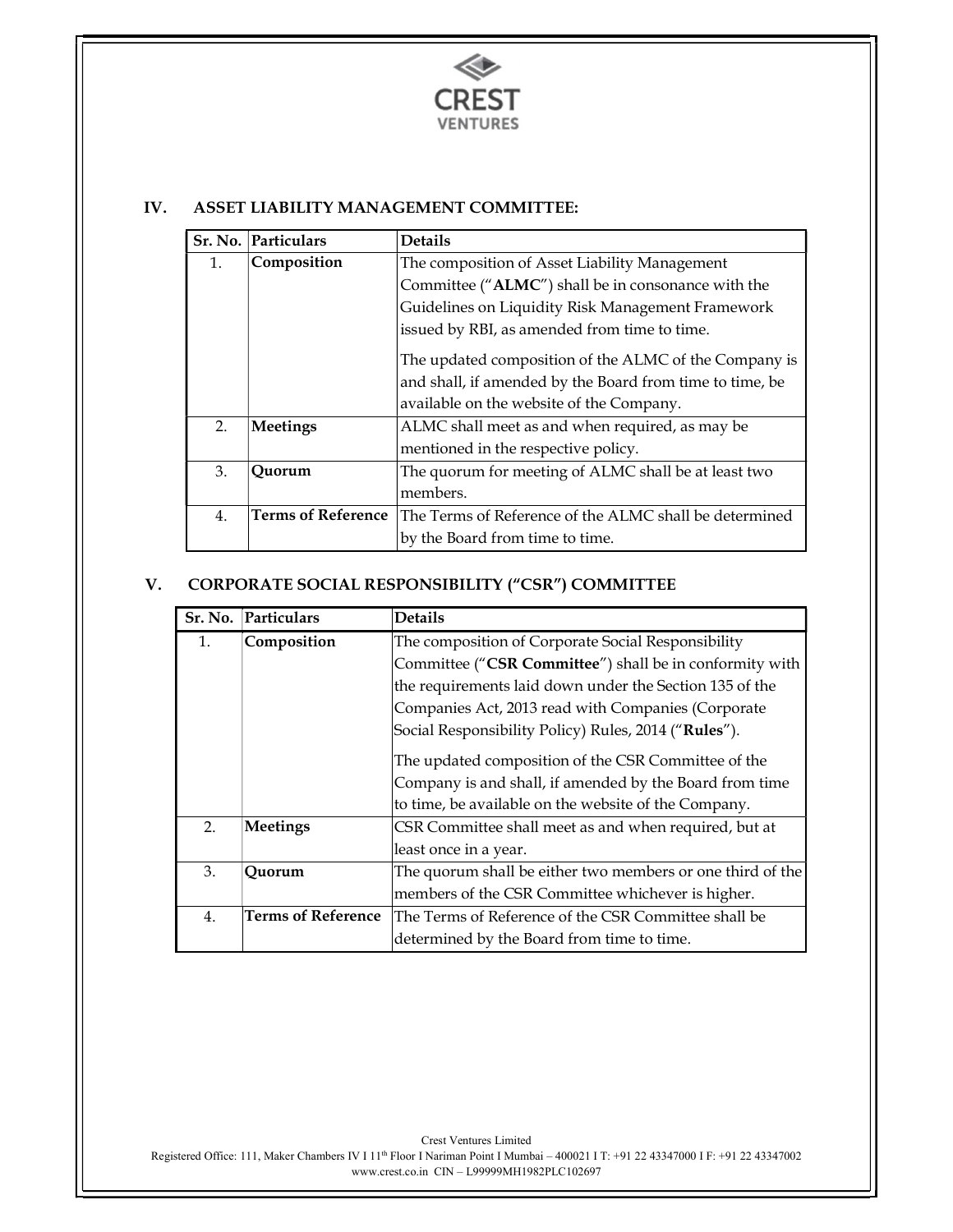

# VI. STAKEHOLDERS RELATIONSHIP COMMITTEE

| Sr. No.        | Particulars               | <b>Details</b>                                              |
|----------------|---------------------------|-------------------------------------------------------------|
| $\mathbf{1}$ . | Composition               | The composition of Stakeholders Relationship Committee      |
|                |                           | (" $SRC$ ") shall be in compliance with the provisions of   |
|                |                           | section 178(5) of the Companies Act, 2013 and the Rules     |
|                |                           | framed thereunder and Regulation 20 of the SEBI Listing     |
|                |                           | Regulations, as amended from time to time.                  |
|                |                           | The updated composition of the SRC Committee of the         |
|                |                           | Company is and shall, if amended by the Board from time     |
|                |                           | to time, be available on the website of the Company.        |
| 2.             | <b>Meetings</b>           | SRC shall meet as and when required, but at least once in a |
|                |                           | year.                                                       |
| 3.             | Quorum                    | The quorum for meeting of SRC shall be at least two         |
|                |                           | members.                                                    |
| 4.             | <b>Terms of Reference</b> | The Terms of Reference of the SRC Committee shall be        |
|                |                           | determined by the Board from time to time.                  |

# VII. MANAGEMENT COMMITTEE:

|                  | Sr. No. Particulars       | <b>Details</b>                                        |
|------------------|---------------------------|-------------------------------------------------------|
| 1.               | Composition               | The composition of Management Committee shall be as   |
|                  |                           | decided by the Board from time to time.               |
|                  |                           | The updated composition of the Management Committee   |
|                  |                           | of the Company is and shall, if amended by the Board  |
|                  |                           | from time to time, be available on the website of the |
|                  |                           | Company.                                              |
| 2.               | <b>Meetings</b>           | Management Committee shall meet as and when required, |
|                  |                           | but at least once in a year.                          |
| 3.               | Ouorum                    | The quorum for meeting of Management Committee shall  |
|                  |                           | be at least two members.                              |
| $\overline{4}$ . | <b>Terms of Reference</b> | The Terms of Reference of the Management Committee    |
|                  |                           | shall be determined by the Board from time to time.   |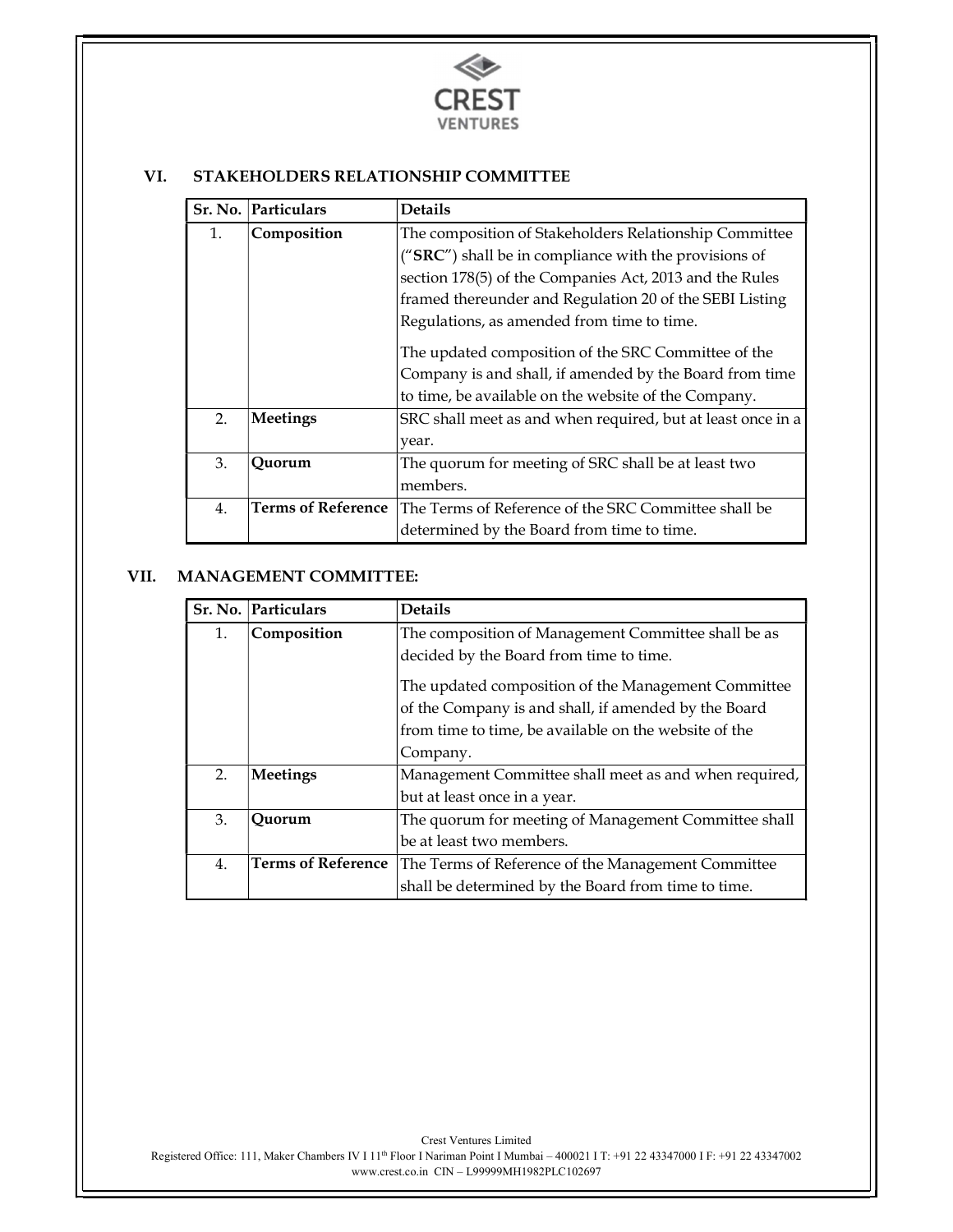

# 6. FIT AND PROPER CRITERIA FOR DIRECTORS:

The Board of CVL shall adopt a mechanism with regards to ascertaining the "Fit and Proper" criteria of Directors at the time of their appointment and on continuing basis and evaluation of their performance at least once a year. This Policy is to ensure that the Directors of the Company who are responsible for steering the affairs of the Company are fit and proper, besides having the necessary qualifications.

"Fit and Proper" criteria for the Directors of CVL has been framed as required under "Revised Regulatory Framework for NBFC" issued by the Reserve Bank of India ("RBI") vide its circular no. RBI/2014- 15/299 DNBR (PD) CC.No.002/03.10.001/2014-15 dated November 10, 2014 ("RBI Circular").

# A) PURPOSE/ OBJECTIVE:

The Objective and purpose of this policy is:

- This Policy intends to establish a system/process in place for undertaking due diligence of persons before appointing them on the Board and on continuing basis by ascertaining their suitability for the post on basis their qualifications, technical expertise, track record, integrity etc.;
- The Candidate at the time of appointment and at the time of the renewal of Directorship shall fill in such form as approved by NRC to enable the Committee undertake such exercise of ensuring the 'Fit and Proper Criteria';
- To frame fit and proper standards and measures for the Directors and lay down the internal procedures for the implementation of the said standards and measures in order to comply with above said RBI Circular;
- To ensure that each director to be appointed or already appointed understands, the fit and proper criteria policy and their obligation to continue to meet the fit and proper requirements on an on-going basis.

The NRC shall:

- review the appointment/ re-appointment of Directors considering their qualifications, expertise, track record, integrity and other 'fit and proper' criteria;
- put in place objective of ascertaining the fit and proper criteria to an internal supervisory process on a continuing basis;
- determine the suitability of the person for appointment/ continuing to hold appointment as a Director on the Board of the Company as per the indicative criteria set out in Annexure-I to this Policy;
- undertake such due diligence exercise at the time of appointment of the directorships of the incumbent;

Crest Ventures Limited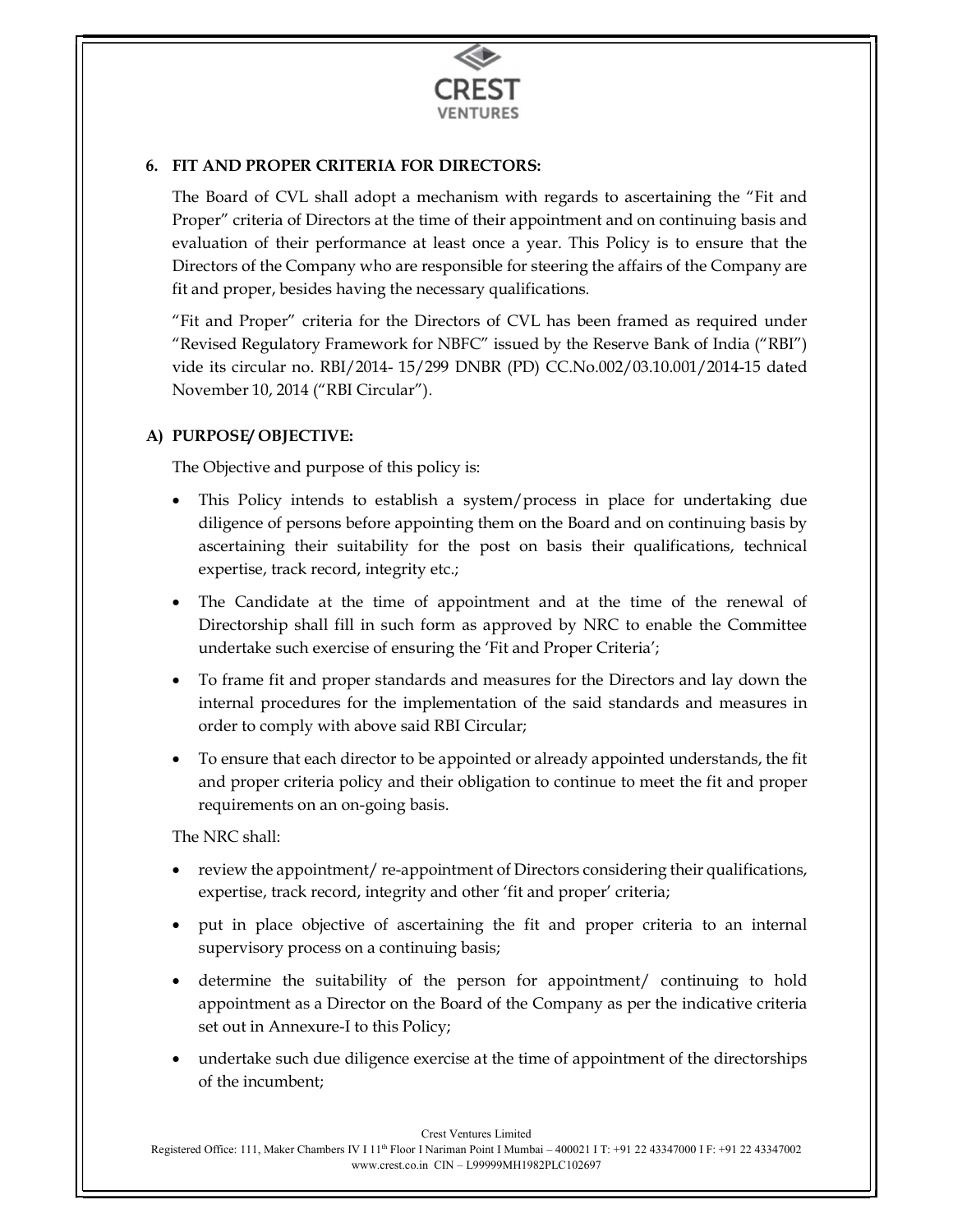

- to comply with the above, the necessary information and declaration from the proposed/ existing Directors shall be obtained in the format given at Annex-2 to the RBI Circular or such other format (where applicable) which may be prescribed for the aforesaid purpose by RBI from time to time. The Declaration and Undertaking shall be obtained from the directors within the timeline specified by the RBI;
- ensure in public interest that the nominated/ elected directors execute the deeds of covenants in the format given in Annex-3 to the RBI Circular or such other format (where applicable) which may be prescribed for the aforesaid purpose by RBI from time to time. The Director Covenant in respect of the directors on the Board shall be executed between the Company and such directors within the timeline specified by RBI;
- Without limiting the generality of the foregoing paragraphs:
	- $\triangleright$  the age limits with reference to the appointment of Independent/Non-Executive Directors, shall be in accordance to the provisions of Companies Act, 2013 and the Rules contained thereunder; and
	- $\triangleright$  no person will be considered for appointment as a director if such person is disqualified to act as director under any other applicable law.
- ensure that the person either:
	- $\triangleright$  has no conflict of interest in performing such person's duties as a director on the Board; or
	- $\triangleright$  if the person has a conflict of interest, it would be prudent to conclude that the conflict will not create a material risk that the person will fail to perform such person's duties properly and adequate disclosures are made by the person in this regard.
- shall scrutinize each Declaration and Undertaking received and after considering the information provided, decide on and recommend to the Board the acceptance or otherwise of the potential new directors or existing directors whose appointment is to be continued or renewed, as the case may be.

# B) ANNUAL DECLARATION:

The Company shall require every director on the Board to annually provide not later than March 31, a simple declaration which either confirms that the information already provided to the Board in the Declaration and Undertaking has not undergone any change or where there is any change, specifies the requisite details of such change. Any declarations which indicate a change in the information provided in the original Declaration and Undertaking shall also be scrutinized by the NRC and the NRC shall keep the Board apprised of any such changes.

Crest Ventures Limited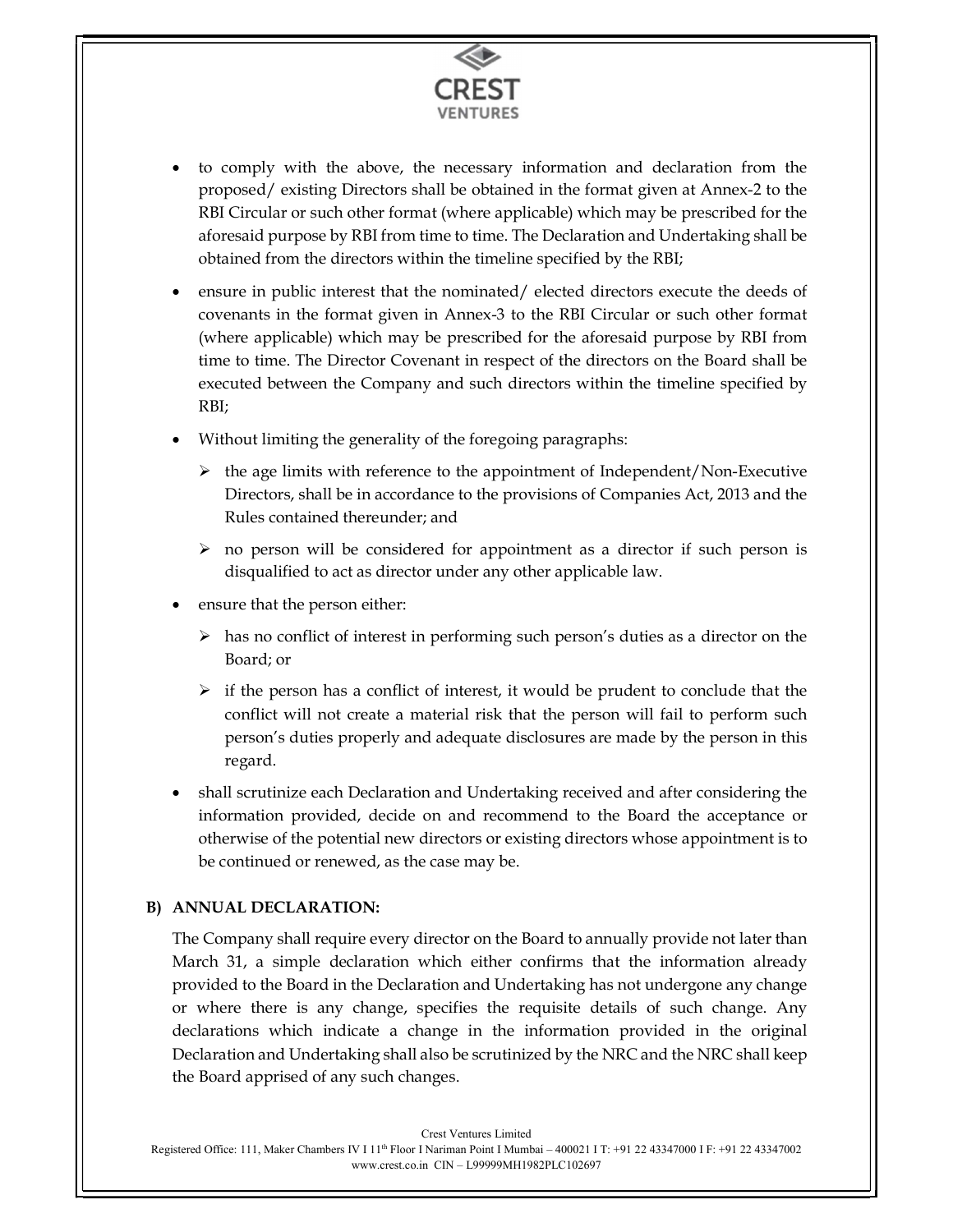

### C) DISCLOSURE AND TRANSPARENCY:

The Company shall make the disclosures required to be made under the Guidelines on Corporate Governance issued by the RBI and such other laws and regulations as may be applicable to the Company from time to time. The Board of Directors of the Company or such other person authorized by the Board shall put at regular intervals in this regard:

- a) The progress made in putting in place a progressive Risk Management System and Risk Management Policy and Strategy followed by the Company;
- b) Conformity with corporate governance standards viz., in composition of various committees, their role and functions, periodicity of the meetings and compliance with coverage and review functions, etc.;
- c) Disclosures in the Annual Financial Statements information as may be prescribed under the RBI Regulatory Framework from time to time.

### D) ROTATION OF PARTNER(S) OF THE STATUTORY AUDITORS

The Board and the Audit Committee of the Company shall be responsible to appoint Statutory Auditors who demonstrate professional ability and independence. The Company shall review the independence and performance of the Statutory Auditors and the effectiveness of the audit process periodically. Declaration shall be obtained from the Auditors affirming their eligibility for being appointed as the Statutory Auditors of the Company.

The Company shall rotate the partner(s) of the Chartered Accountant Firm conducting the statutory audit of the Company, so that same partner does not conduct audit of the company continuously, in accordance to the provisions of Companies Act, 2013 and the Rules contained thereunder. However, the partner so rotated will be eligible for conducting the audit of the Company after an interval of three years, if the Company, so decides. Further, the Company shall incorporate appropriate terms in the letter of appointment of the firm of auditors and ensure its compliance.

### E) COMPLIANCE OFFICER

The Board of Directors shall designate a Compliance Officer to ensure compliance with applicable laws.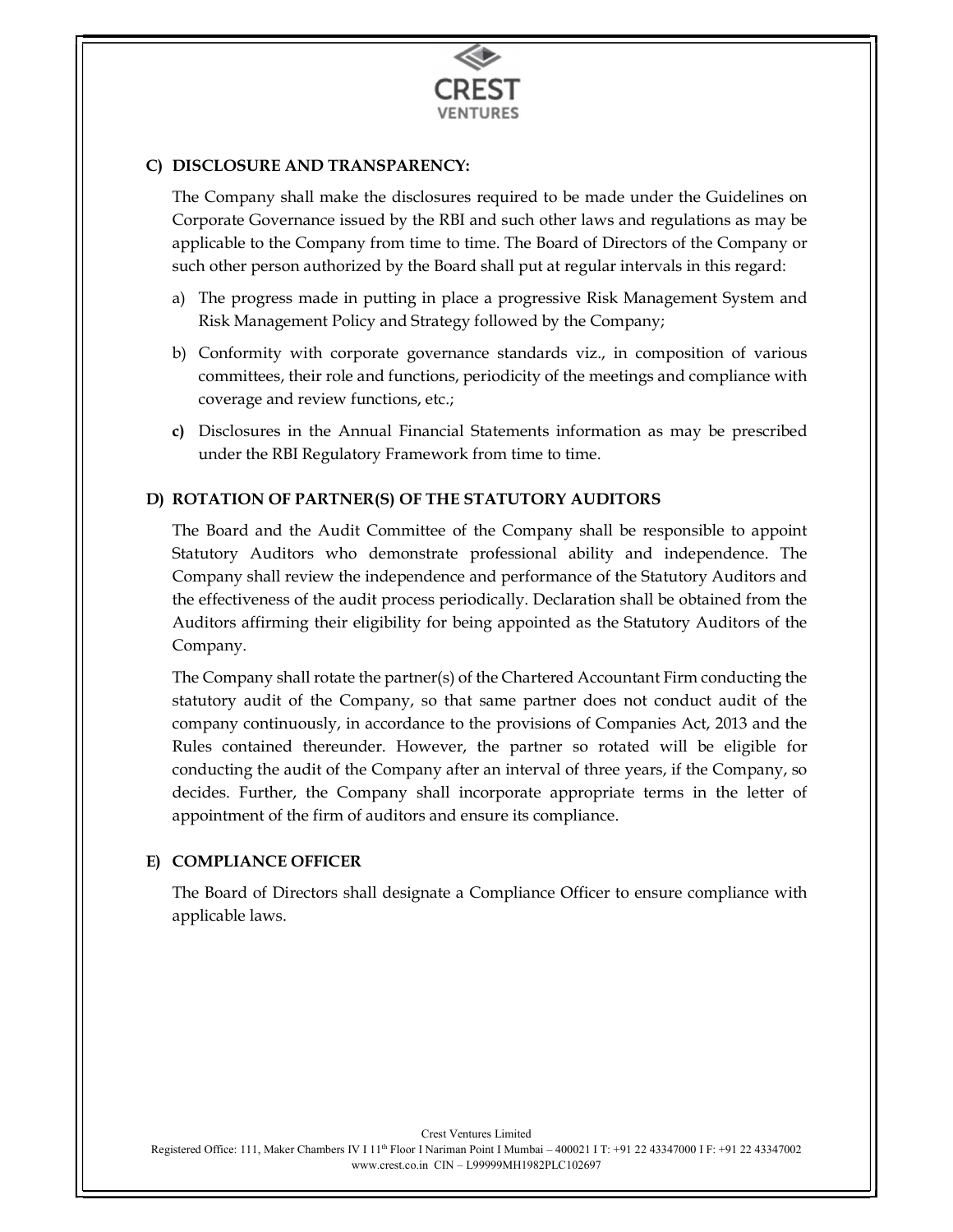

# 7. REVIEW AND AMENDMENTS:

The Board shall adopt such policies, as may be required to adopt under the such laws and regulations as may be applicable to the Company. The Board may also, establish further rules and procedures, from time to time or substitute any of the provision(s) with the new provision(s) or replace the policy(s) entirely with a new policy(s). The Policies adopted shall be reviewed by the Board from time to time.

Following is the list of current policies framed and adopted by the Board:

- $\triangleright$  Code for Insider Trading Policy
- Corporate Social Responsibility Policy
- $\triangleright$  Nomination and Remuneration Policy
- $\triangleright$  Policy for Determining Material Subsidiary
- $\triangleright$  Policy on Materiality of Related Party Transactions
- Whistle Blower Policy
- Documents Retention and Archival Policy
- Group Company Policy
- $\triangleright$  Determination and Disclosure of Materiality of Events Policy
- Directors Code of Conduct
- > Senior Management Employees Code of Conduct
- Independent Directors Familiarisation Programme
- > Independent Directors Compliance
- $\triangleright$  Asset Liability Management Policy
- $\triangleright$  Information Technology Policy
- Ombudsman Procedure
- Redress of Grievances related to Outsourced Services
- $\triangleright$  Policy on Risk Management
- > Internal Guidelines on Corporate Governance
- ▶ Know Your Customer and Anti Money Laundering Policy (KYC & AML Policy)
- > Fair Practices Code
- $\triangleright$  Investment Policy
- $\triangleright$  Policy on grant of Loans and Credit
- $\triangleright$  Interest Rate Policy

Crest Ventures Limited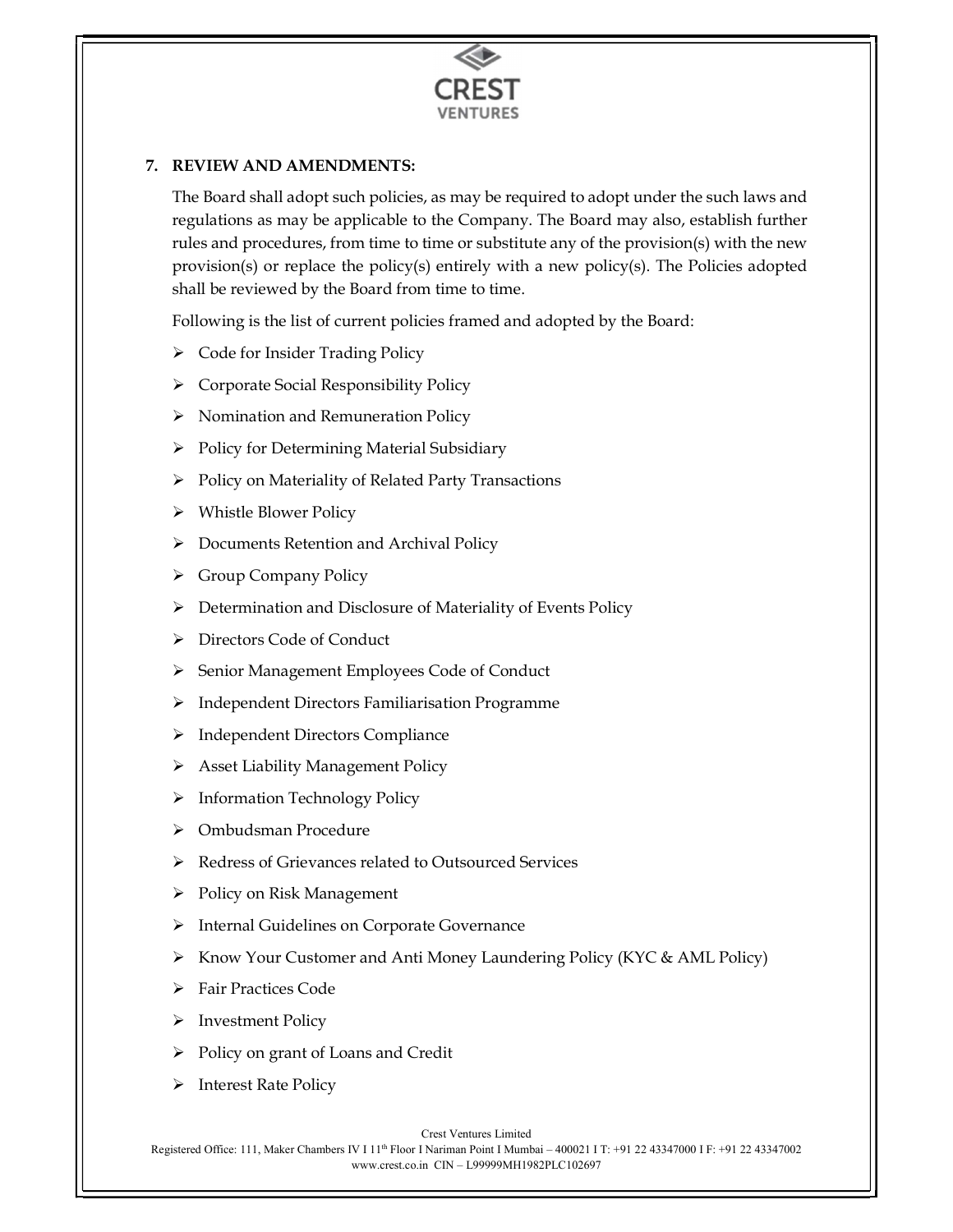

 $\triangleright$  Board Diversity Policy.

# 8. DISSEMINATION OF POLICY:

This policy shall be hosted on the intra-net and website of the Company and a web link thereto shall be provided in the annual report of the Company.

\*\*\*\*\*\*